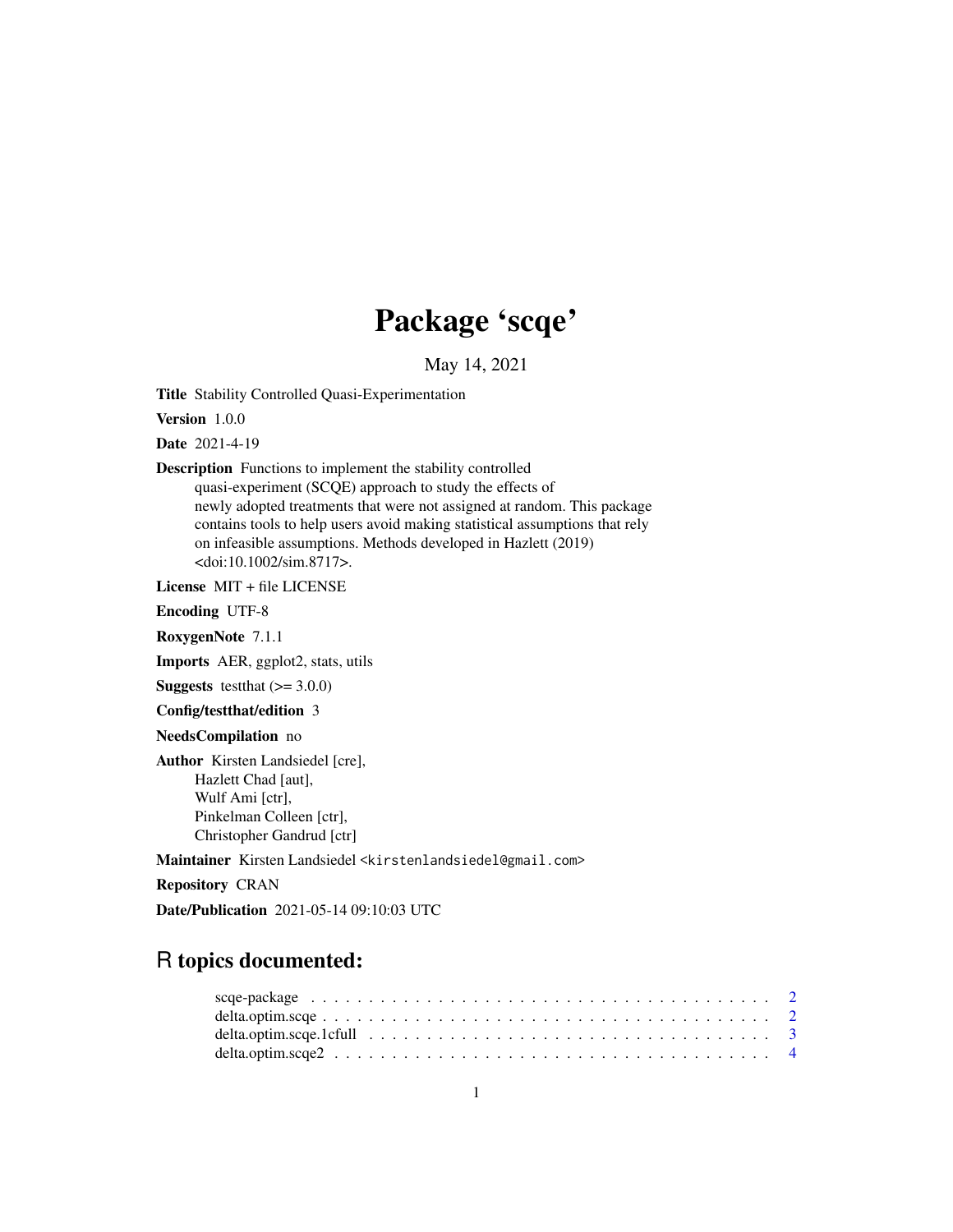## <span id="page-1-0"></span>2 delta.optim.scqe

| Index |  |
|-------|--|
|       |  |
|       |  |
|       |  |
|       |  |
|       |  |
|       |  |
|       |  |
|       |  |
|       |  |

scqe-package *scqe: Stability Controlled Quasi-Experimentation*

#### Description

The scqe package contains several function for statistical analysis that factor in confounding variables and their impact on estimates (Hazlett, 2019).

#### Details

The main function in the package is [scqe](#page-6-1), which computes scqe estimates and confidence intervals for one or two cohorts with summary or full data given.

#### package dependencies

AER ggplot2

#### References

Hazlett, C. (2019), 'Estimating causal effects of new treatments despite self-selection: The case of experimental medical treatments.' Journal of Causal Inference.

delta.optim.scqe *Delta optimization method for* scqe *1 cohort, summary statistics*

#### Description

The print method provides the critical values presented in the summary method for scqe objects.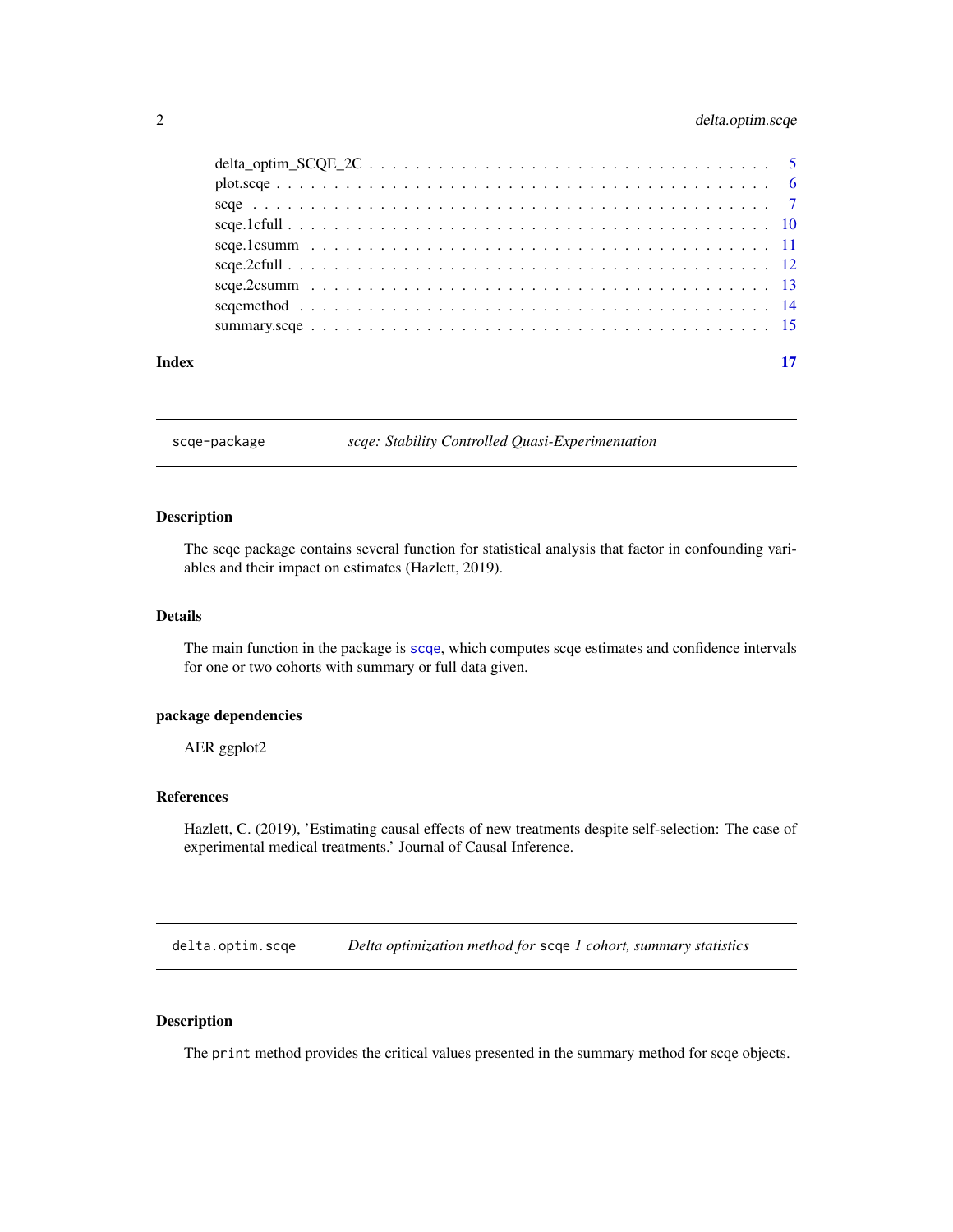## <span id="page-2-0"></span>delta.optim.scqe.1cfull 3

## Usage

```
delta.optim.scqe(
  Y_T0,
  untreated,
  Y_untreated,
  treated,
  Y_treated,
  obj,
  specified = NULL,
  alpha = 0.05,
  ...
\mathcal{L}
```
## Arguments

| Y T0        | Y                                                                 |
|-------------|-------------------------------------------------------------------|
| untreated   | Number of untreated individuals.                                  |
| Y untreated | Outcome for untreated individuals.                                |
| treated     | Number of treated individuals.                                    |
| Y treated   | Outcome for treated individuals.                                  |
| obj         | scqe object.                                                      |
| specified   | Specified optional arguments.                                     |
| alpha       | Numeric alpha for confidence intervals (default alpha $= 0.05$ ). |
| $\cdot$     | Extra optional arguments.                                         |

#### Value

Optimal delta.

delta.optim.scqe.1cfull

*Delta optimization method for* scqe *1 cohort, full data*

## Description

The print method provides the critical values presented in the summary method for scqe objects.

```
delta.optim.scqe.1cfull(
  treatment,
  outcome,
  delta,
  obj,
```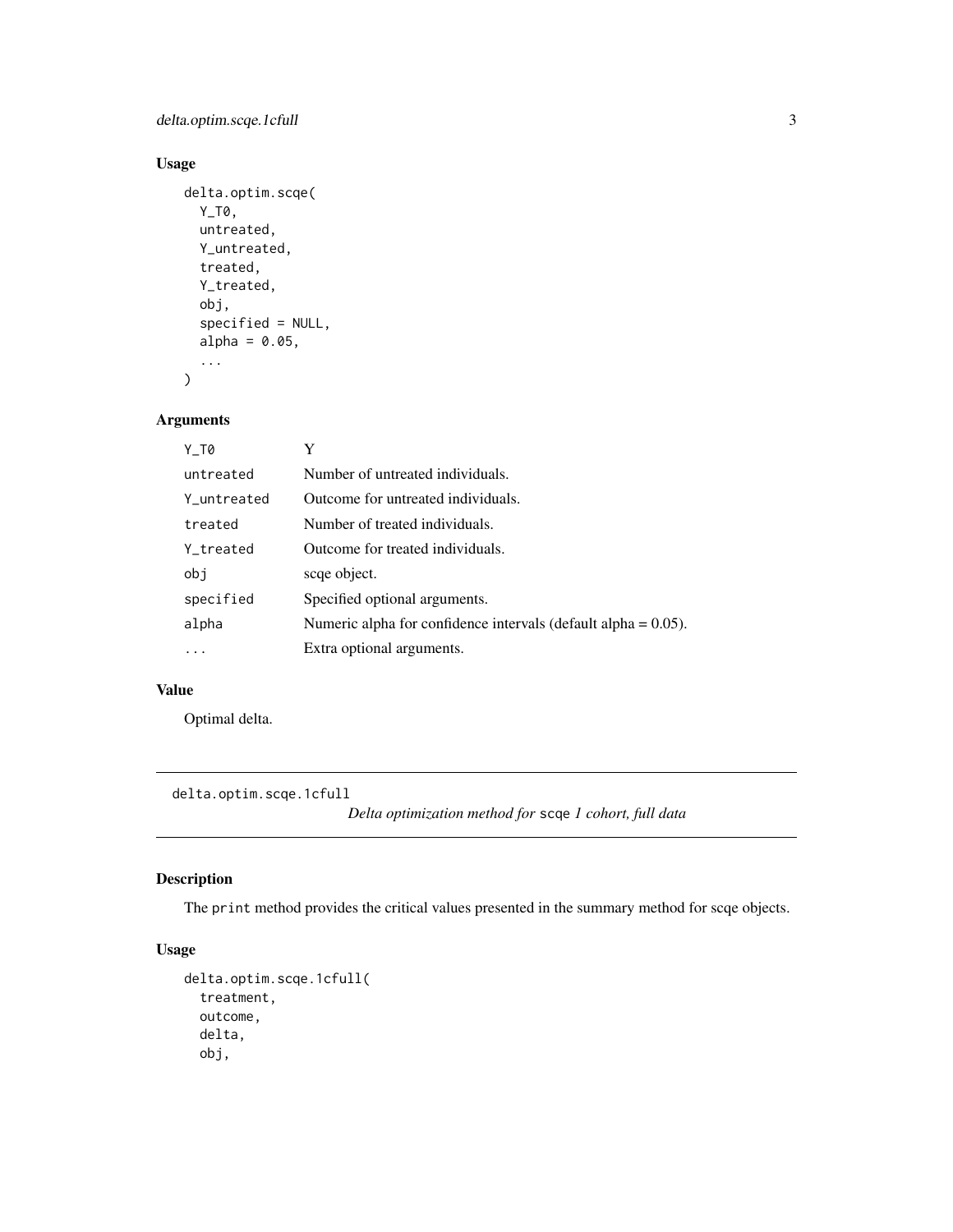```
specified = NULL,
  alpha = 0.05,
  ...
\mathcal{L}
```

| treatment | Binary or continuous vector corresponding (usually) to $0,1$ (no treatment or<br>treatment) for each observation.         |
|-----------|---------------------------------------------------------------------------------------------------------------------------|
| outcome   | Continuous vector representing the outcome for each observation.                                                          |
| delta     | Single value or vector of possible values for change in average non-treatment<br>outcome between cohorts (if applicable). |
| obi       | scae object.                                                                                                              |
| specified | Specified optional arguments.                                                                                             |
| alpha     | Numeric alpha for confidence intervals (default alpha=.05).                                                               |
| $\ddots$  | Extra optional arguments.                                                                                                 |

## Value

Optimal delta.

delta.optim.scqe2 *Delta optimization method for* scqe *2 cohort, full data*

## Description

The print method provides the critical values presented in the summary method for scqe objects.

```
delta.optim.scqe2(
  post,
  treatment,
  outcome,
  delta,
  obj,
  alpha = 0.05,
  specified = NULL,
  ...
\mathcal{L}
```
<span id="page-3-0"></span>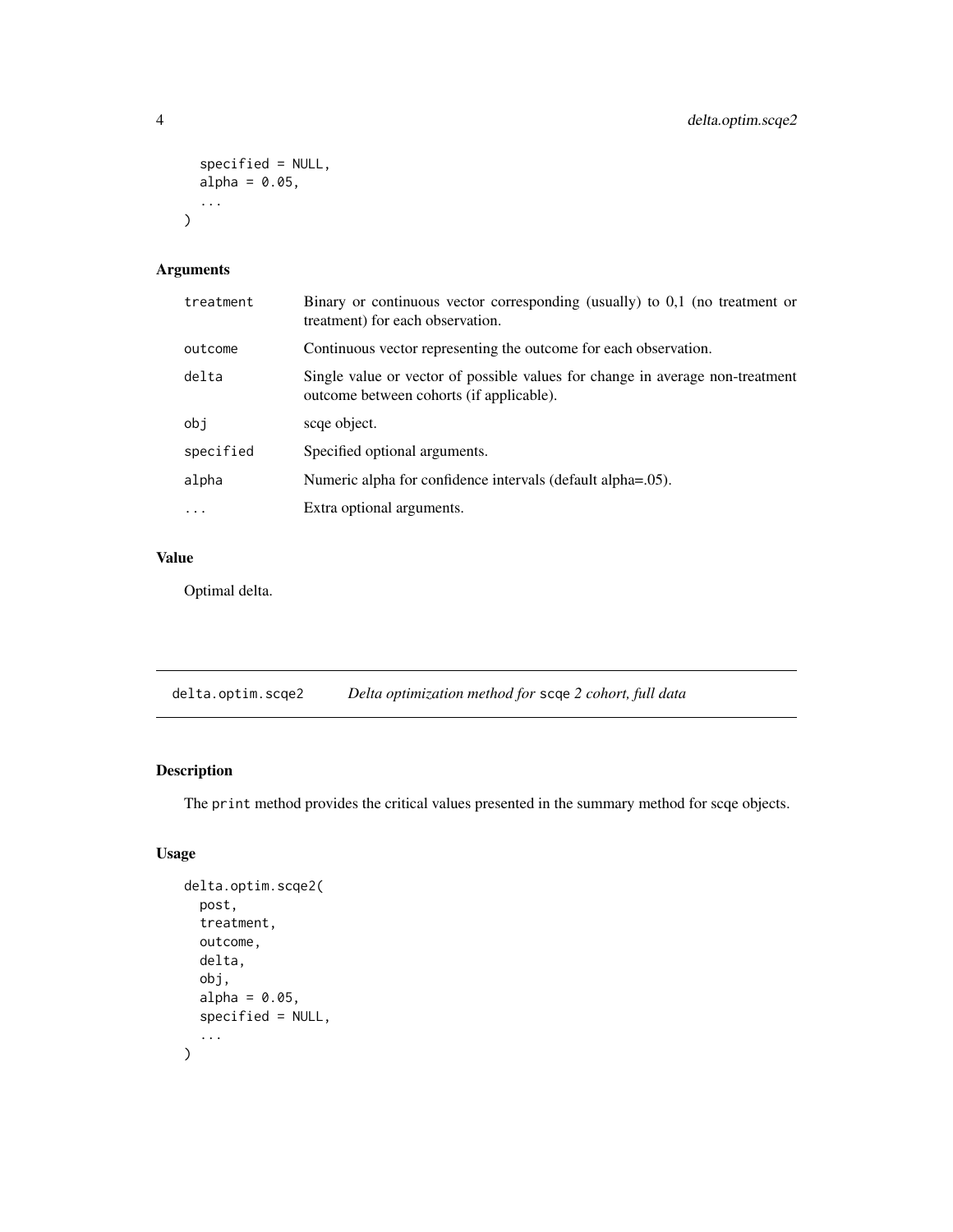<span id="page-4-0"></span>

| post      | Binary vector corresponding to $T=0,1$ for each observation.                                                              |
|-----------|---------------------------------------------------------------------------------------------------------------------------|
| treatment | Binary or continuous vector corresponding (usually) to $0,1$ .                                                            |
| outcome   | Continuous vector representing the outcome for each observation                                                           |
| delta     | Single value or vector of possible values for change in average non-treatment<br>outcome between cohorts (if applicable). |
| obj       | scqe object.                                                                                                              |
| alpha     | Numeric alpha for confidence intervals (default alpha=.05).                                                               |
| specified | Specified optional arguments.                                                                                             |
| $\ddots$  | Extra optional arguments.                                                                                                 |

## Value

Optimal delta.

delta\_optim\_SCQE\_2C *Delta optimization method for* scqe *2 cohort, summary statistics*

## Description

The print method provides the critical values presented in the summary method for scqe objects.

```
delta_optim_SCQE_2C(
  delta,
  untr_pre,
  untr_post,
  tr_post,
  tr_pre,
  Y_tr_post,
  Y_untr_post,
  Y_tr_pre,
  Y_untr_pre,
  obj,
  specified = NULL,
  alpha = 0.05,
  ...
\mathcal{L}
```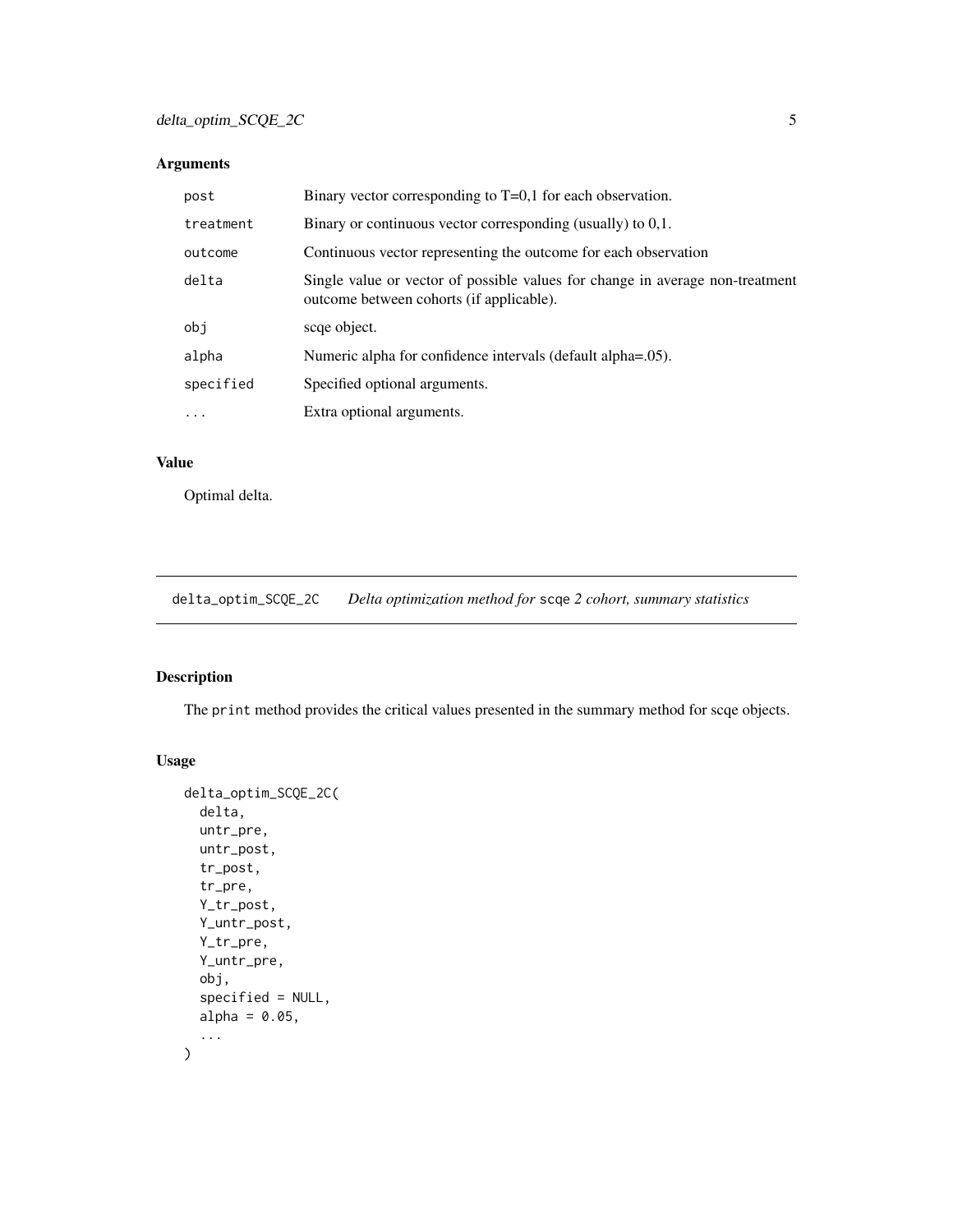<span id="page-5-0"></span>

| delta       | Single value or vector of possible values for change in average non-treatment<br>outcome between cohorts (if applicable). |
|-------------|---------------------------------------------------------------------------------------------------------------------------|
| untr_pre    | Integer number of untreated patients in the first cohort if applicable (summary<br>statistics input) $(T=0)$ .            |
| untr_post   | Integer number of untreated patients in the second cohort if applicable (summary<br>statistics input) $(T=1)$ .           |
| tr_post     | Integer number of treated patients in the second cohort if applicable (summary<br>statistics input) $(T=1)$ .             |
| tr_pre      | Integer number of treated patients in the first cohort if applicable (summary<br>statistics input) $(T=0)$ .              |
| Y_tr_post   | Outcome for patients who received treatment at time $T=1$ (summary statistics<br>input).                                  |
| Y_untr_post | Outcome for patients who did not receive treatment at time T=1 (summary statis-<br>tics input).                           |
| Y_tr_pre    | Outcome for patients who did receive treatment at time $T=0$ (summary statistics<br>input).                               |
| Y_untr_pre  | Outcome for patients who did not receive treatment at time $T=0$ (summary statis-<br>tics input).                         |
| obj         | scqe object.                                                                                                              |
| specified   | Specified optional arguments.                                                                                             |
| alpha       | Numeric alpha for confidence intervals (default alpha = $0.05$ ).                                                         |
| $\cdots$    | Extra optional arguments.                                                                                                 |

## Value

Optimal delta.

plot.scqe *Plot method for* scqe

## Description

The print method provides a plot of the estimates and confidence intervals for the scqe estimates for the range of values of delta provided by the user.

```
## S3 method for class 'scqe'
plot(x, xlab, ylab, ...)
```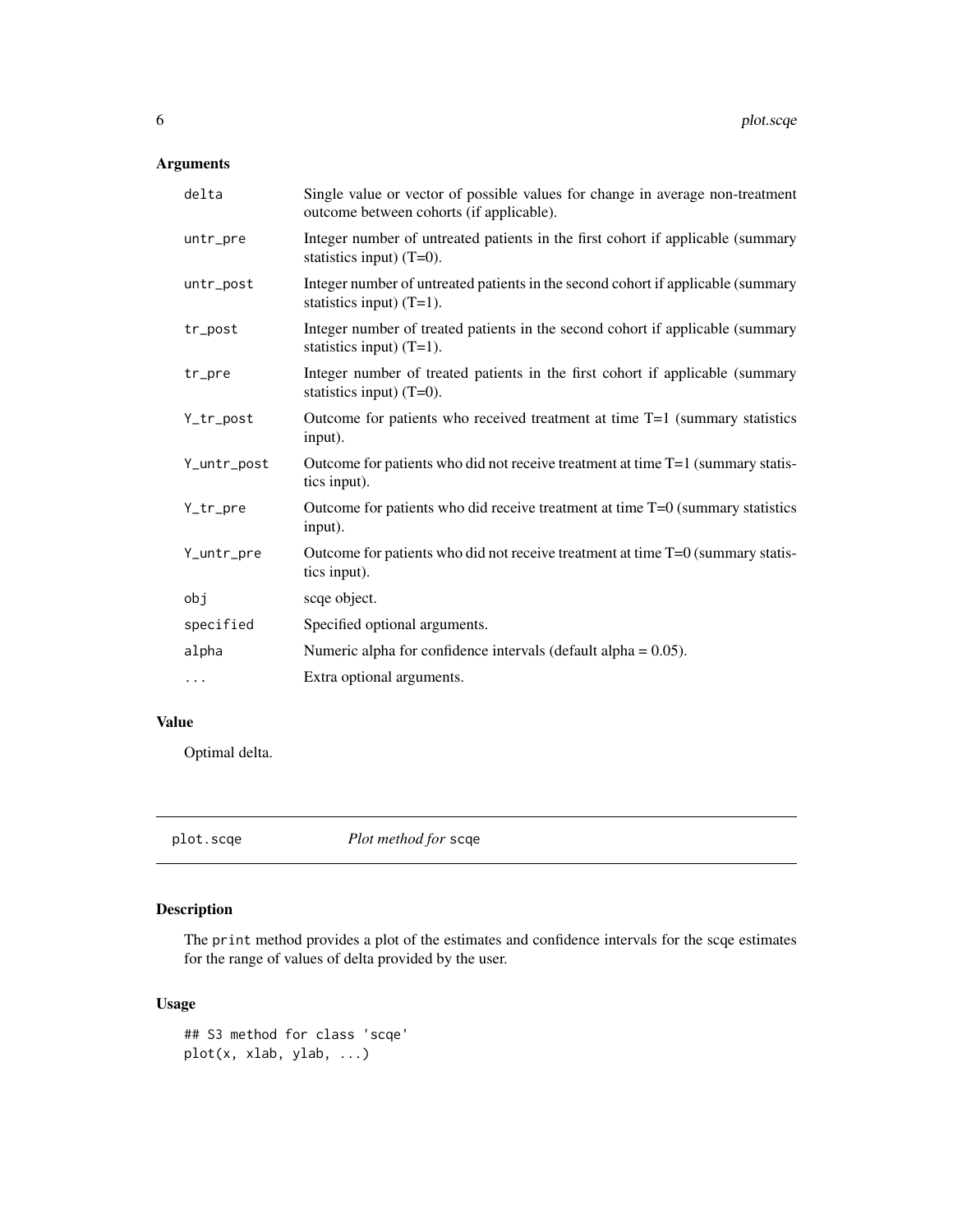<span id="page-6-0"></span>scqe i and the second second second second second second second second second second second second second second second second second second second second second second second second second second second second second seco

#### Arguments

| $\mathsf{x}$ | an object of class scqe              |
|--------------|--------------------------------------|
| xlab         | Optional character label for x axis. |
| ylab         | Optional character label for y axis. |
|              | Extra optional arguments             |

## Value

Plot of estimates and confidence intervals.

#### Examples

```
set.seed(1234)
post <- c(rep(0,100), rep(1,100))
tx < -c(rep(\theta, 100), rhinom(n = 100, prob = 0.27, size = 1))y \le - rbinom(n = 200, prob = 0.1 + 0.02 * post - 0.05 * tx, size = 1)
# Two cohorts, full data
sce.2cohort.full \leftarrow sce(post = post, treatment = tx, outcome = y,delta = seq(from = -0.1, to = 0.1, by = 0.05)plot(scqe.2cohort.full)
```
<span id="page-6-1"></span>

scqe *Stability controlled quasi-experiment (scqe)*

#### Description

Main scqe function. Computes scqe estimates and corresponding confidence intervals.

#### Usage

scqe( post, treatment, outcome, min\_outcome, max\_outcome, delta, min\_delta, max\_delta, cohort, untr\_pre, untr\_post, tr\_post, tr\_pre, Y\_tr\_post,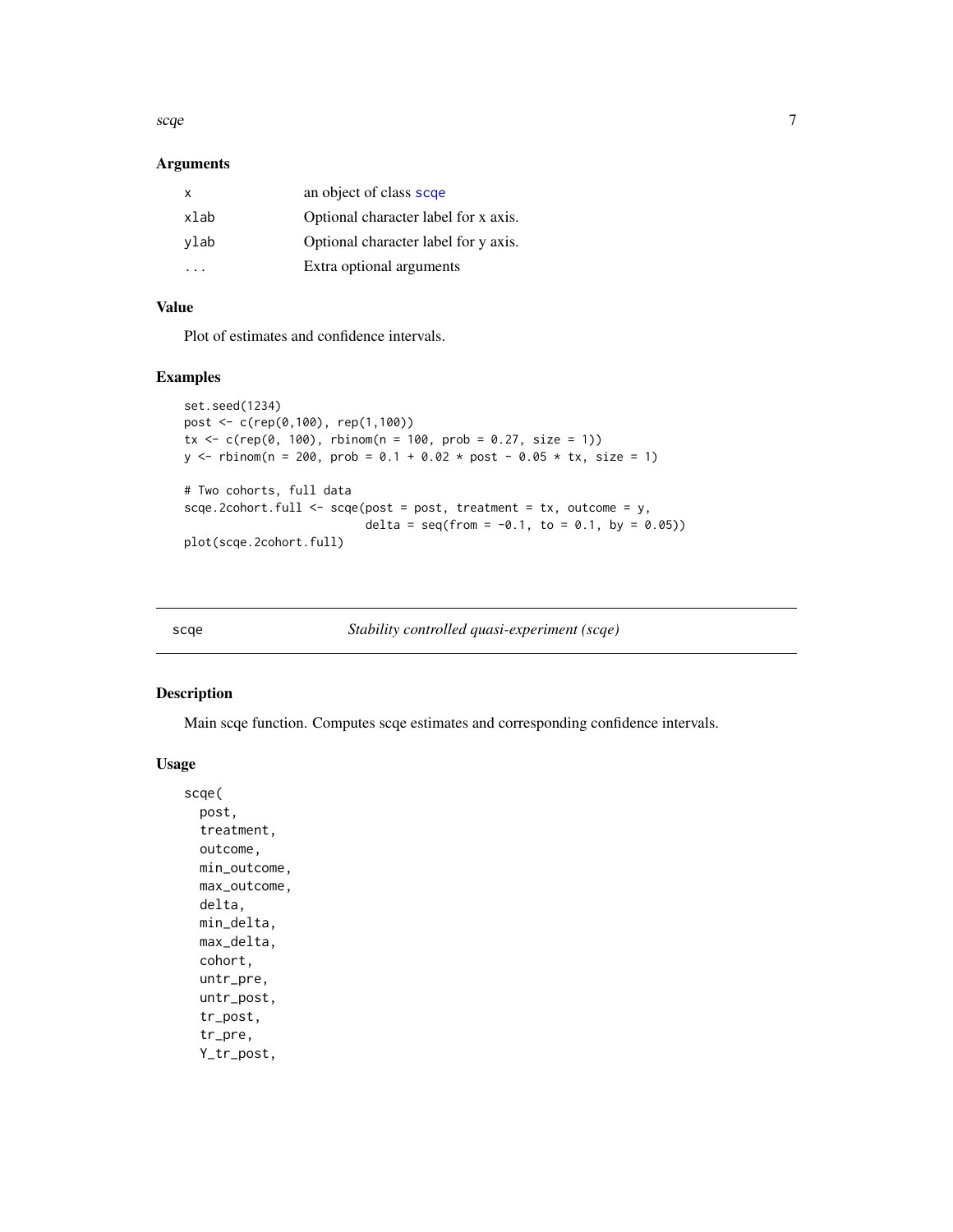```
Y_untr_post,
  Y_tr_pre,
  Y_untr_pre,
  untr,
  tr,
  Y_tr,
  Y_untr,
  alpha = 0.05,
  ...
\lambda
```

| post        | Binary vector corresponding to $T = 0$ , 1 for each observation.                                                          |
|-------------|---------------------------------------------------------------------------------------------------------------------------|
| treatment   | Binary or continuous vector corresponding (usually) to $[0,1]$ (no treatment or<br>treatment) for each observation.       |
| outcome     | Continuous vector representing the outcome for each observation.                                                          |
| min_outcome | Minimum value for the outcome. Optional, not used if outcome is supplied.                                                 |
| max_outcome | Maximum value for the outcome. Optional, not used if outcome is supplied.                                                 |
| delta       | Single value or vector of possible values for change in average non-treatment<br>outcome between cohorts (if applicable). |
| min_delta   | Minimum delta. Optional, not used if delta is supplied.                                                                   |
| max_delta   | Maximum delta. Optional, not used if delta is supplied.                                                                   |
| cohort      | Numeric, 1 or 2 depending on cohort membership.                                                                           |
| untr_pre    | Integer number of untreated patients in the first cohort if applicable (summary<br>statistics input) $(T=0)$ .            |
| untr_post   | Integer number of untreated patients in the second cohort if applicable (summary<br>statistics input) $(T=1)$ .           |
| tr_post     | Integer number of treated patients in the second cohort if applicable (summary<br>statistics input) $(T=1)$ .             |
| tr_pre      | Integer number of treated patients in the first cohort if applicable (summary<br>statistics input) $(T=0)$ .              |
| Y_tr_post   | Outcome for patients who received treatment at time $T=1$ (summary statistics<br>input).                                  |
| Y_untr_post | Outcome for patients who did not receive treatment at time T=1 (summary statis-<br>tics input).                           |
| Y_tr_pre    | Outcome for patients who did receive treatment at time $T=0$ (summary statistics<br>input).                               |
| Y_untr_pre  | Outcome for patients who did not receive treatment at time $T=0$ (summary statis-<br>tics input).                         |
| untr        | Integer number of untreated patients (summary statistics input).                                                          |
| tr          | Integer number of treated patients (summary statistics input).                                                            |
| Y_tr        | Outcome for treated patients (summary statistics input).                                                                  |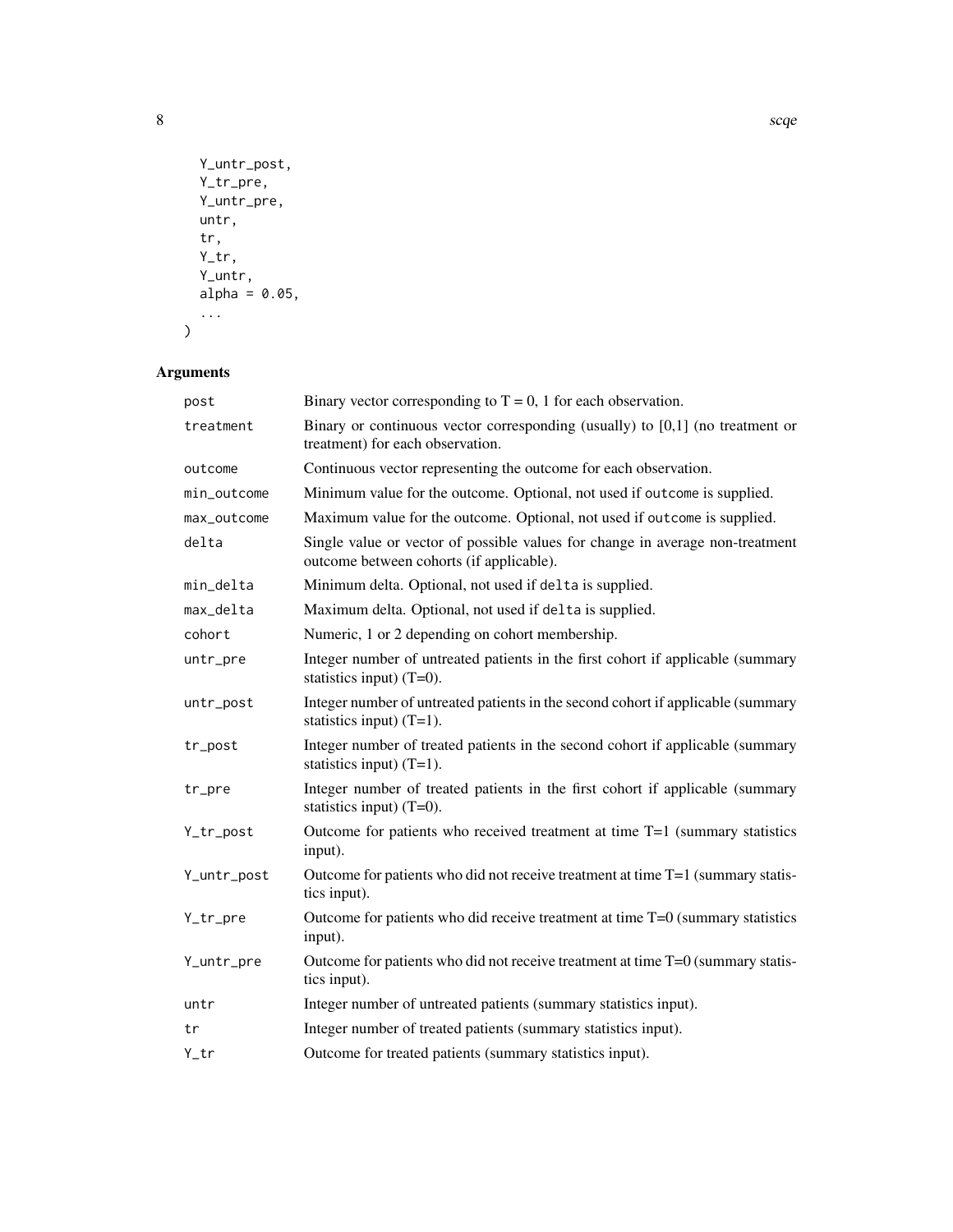| Y untr                  | Outcome for untreated patients (summary statistics input).          |
|-------------------------|---------------------------------------------------------------------|
| alpha                   | Numeric alpha for confidence interval (default is alpha $= 0.05$ ). |
| $\cdot$ $\cdot$ $\cdot$ | Extra optional arguments.                                           |

#### Value

scqe object, results table

#### References

Hazlett, C. (2019), 'Estimating causal effects of new treatments despite self-selection: The case of experimental medical treatments.' Journal of Causal Inference.

## Examples

```
set.seed(1234)
post = c(rep(0,100), rep(1,100))
tx = c(rep(\theta, 100), rhinom(n = 100, prob = 0.27, size = 1))y = rbinom(n = 200, prob = 0.1 + .02 * post - 0.05 * tx, size = 1)
# Two cohorts, full data
sce.2cohort.full = scqe(post = post, treatment = tx, outcome = y,delta = seq(from = -0.1, to = 0.1, by = 0.05)plot(scqe.2cohort.full)
summary(scqe.2cohort.full)
# One cohort, full data
scqe.1cohort.full = scqe(treatment = tx, outcome = y,
                        delta=seq(from = -0.1, to = 0.1, by = 0.05))
plot(scqe.1cohort.full)
summary(scqe.1cohort.full)
# Two cohorts, summary data only
scqe.2cohort.sum = scqe(untr_pre = 200,untr_post = 150, tr_post = 50,
                       tr\_pre = 0, Y\_tr\_post = 20, Y\_untr\_post = 1,
                       Y_tr\_pre = 0, Y_lurt\_pre = 5, min\_delta = 0.1,
                       max\_delta = 1)plot(scqe.2cohort.sum)
summary(scqe.2cohort.sum)
# One cohort, summary data only
scqe.1cohort.sum = scqe(untr = 100, tr = 200, Y_untr = 5, Y_tr = 50,
                        min_delta= 0.1, max_delta = 1)
plot(scqe.1cohort.sum)
summary(scqe.1cohort.sum)
```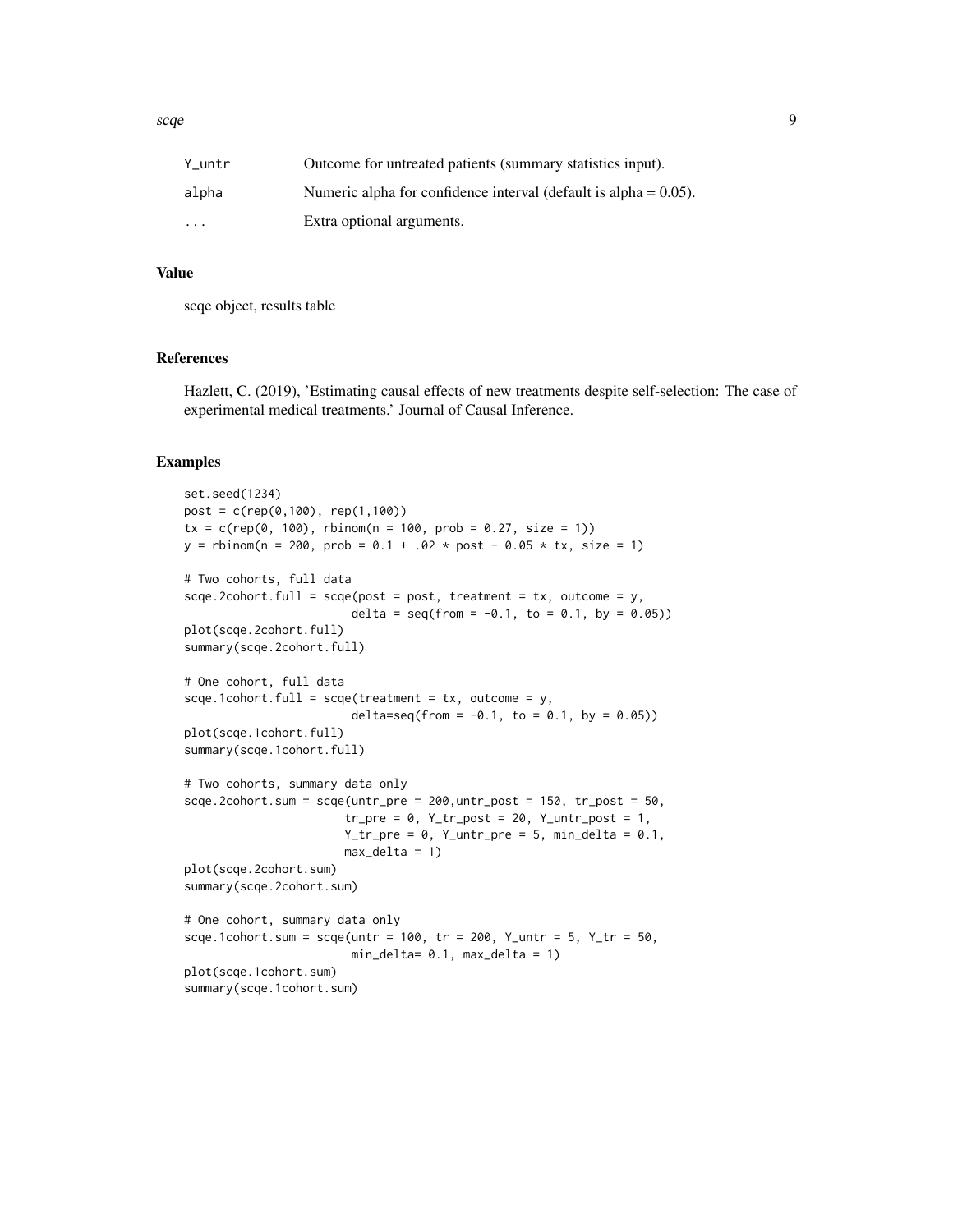## Description

This function returns the scqe estimates and confidence intervals for the 1 cohort case (ie there is not 'post' input) when the user inputs full data.

#### Usage

```
scqe.1cfull(treatment, outcome, delta, min_delta, max_delta, alpha = 0.05, ...)
```
## Arguments

| treatment | Binary or continuous vector corresponding (usually) to 0,1 (no treatment or<br>treatment) for each observation.           |
|-----------|---------------------------------------------------------------------------------------------------------------------------|
| outcome   | Continuous vector representing the outcome for each observation.                                                          |
| delta     | Single value or vector of possible values for change in average non-treatment<br>outcome between cohorts (if applicable). |
| min_delta | Minimum delta. Optional, not used if delta is supplied.                                                                   |
| max_delta | Maximum delta. Optional, not used if delta is supplied.                                                                   |
| alpha     | Numeric alpha for confidence interval (default is alpha $= 0.05$ ).                                                       |
| $\ddotsc$ | Extra optional arguments.                                                                                                 |

#### Value

scqe object of class "scqe." Returns results table for the 1 cohort, full data case.

#### Examples

```
set.seed(1234)
post = c(rep(0,100), rep(1,100))
tx = c(rep(\theta, 100), rbinom(n = 100, prob = 0.27, size = 1))
y = rbinom(n = 200, prob = 0.1 + 0.02 * post - 0.05 * tx, size = 1)
# One cohort, full data
scqe.1cohort.full = scqe(treatment = tx, outcome = y,
                         delta=seq(from = -0.1, to = 0.1, by = 0.05))
plot(scqe.1cohort.full)
summary(scqe.1cohort.full)
```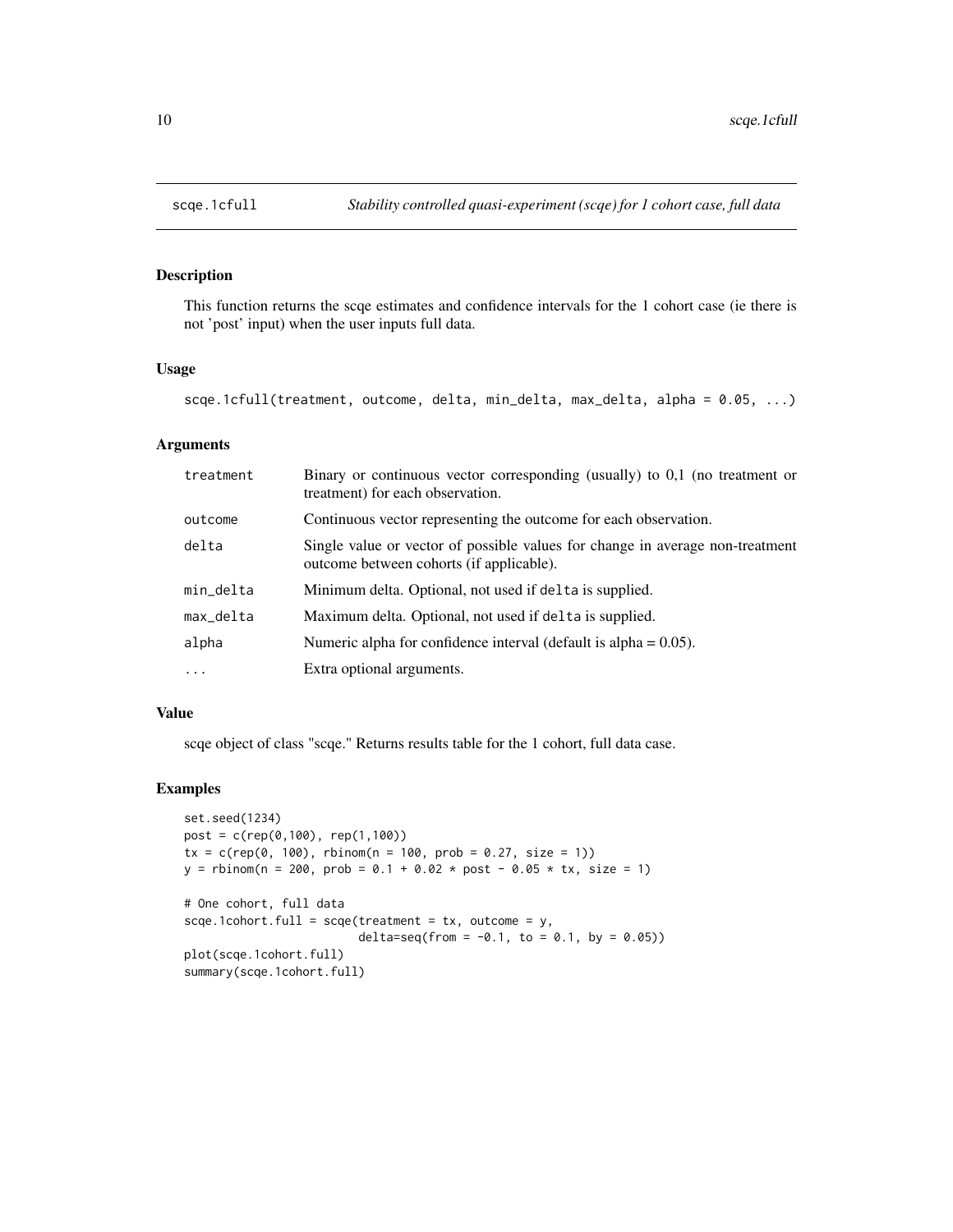<span id="page-10-0"></span>scqe.1csumm *Stability controlled quasi-experiment (scqe) for 1 cohort case, summary statistics*

## Description

This function returns the scqe estimates and confidence intervals for the 1 cohort case when the user inputs only summary statistics.

#### Usage

```
scqe.1csumm(
 untr_1C,
 Y_untr_1C,
 tr_1C,
 Y_tr_1C,
  delta,
 min_delta,
 max_delta,
 alpha = 0.05,
  ...
)
```
## Arguments

| $untr_1C$ | Number of untreated individuals.                                                                                          |
|-----------|---------------------------------------------------------------------------------------------------------------------------|
| Y_untr_1C | Outcome for untreated individuals.                                                                                        |
| tr_1C     | Number of treated individuals.                                                                                            |
| Y_tr_1C   | Outcome for treated individuals.                                                                                          |
| delta     | Single value or vector of possible values for change in average non-treatment<br>outcome between cohorts (if applicable). |
| min_delta | Minimum delta. Optional, not used if delta is supplied.                                                                   |
| max_delta | Maximum delta. Optional, not used if delta is supplied.                                                                   |
| alpha     | Numeric alpha for confidence interval (default is alpha $= 0.05$ ).                                                       |
| $\cdots$  | Extra optional arguments.                                                                                                 |

## Value

scqe object of class "scqe." Returns results table for the 1 cohort, summary statistics case.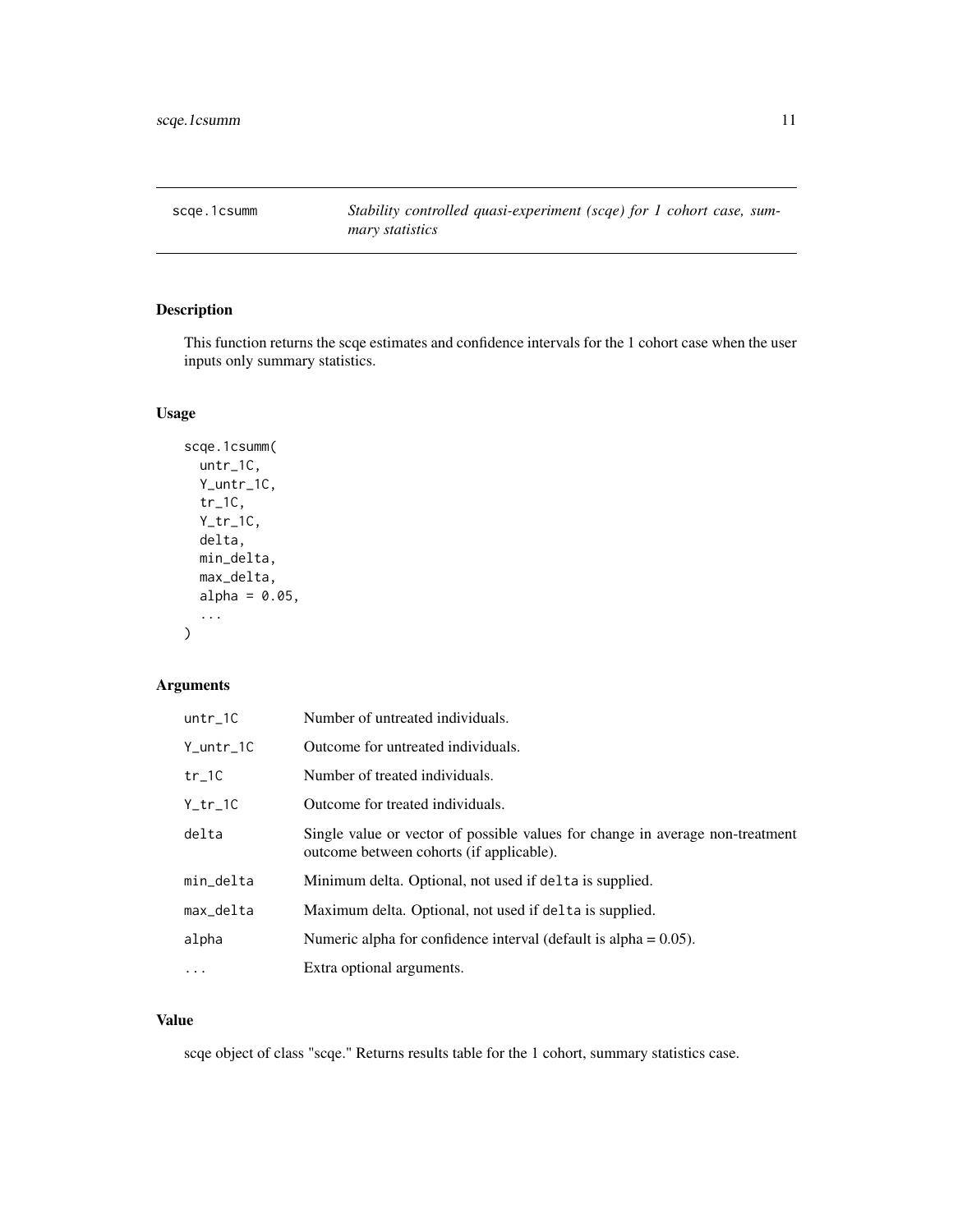## Examples

```
# One cohort, summary data only
scqe.1cohort.sum = scqe(untr=100,tr=200,Y_untr=5,Y_tr=50,
min_delta=.1,max_delta=1)
plot(scqe.1cohort.sum)
summary(scqe.1cohort.sum)
```
scqe.2cfull *Stability controlled quasi-experiment (scqe) for 2 cohort case, full data*

## Description

This function returns the scqe estimates and confidence intervals for the 2 cohort case when the user inputs full data.

#### Usage

```
scqe.2cfull(
 post,
  treatment,
  outcome,
  delta,
 min_delta,
 max_delta,
 alpha = 0.05,
  ...
```

```
)
```
#### Arguments

| post       | Binary vector corresponding to $T = 0.1$ for each observation.                                                            |
|------------|---------------------------------------------------------------------------------------------------------------------------|
| treatment  | Binary or continuous vector corresponding (usually) to 0,1 (no treatment or<br>treatment) for each observation.           |
| outcome    | Continuous vector representing the outcome for each observation.                                                          |
| delta      | Single value or vector of possible values for change in average non-treatment<br>outcome between cohorts (if applicable). |
| min_delta  | Minimum delta. Optional, not used if delta is supplied.                                                                   |
| max_delta  | Maximum delta. Optional, not used if delta is supplied.                                                                   |
| alpha      | Numeric alpha for confidence interval (default is alpha $= 0.05$ ).                                                       |
| $\ddots$ . | Extra optional arguments.                                                                                                 |

### Value

scqe object of class "scqe." Returns results table for the 2 cohort, full data case.

<span id="page-11-0"></span>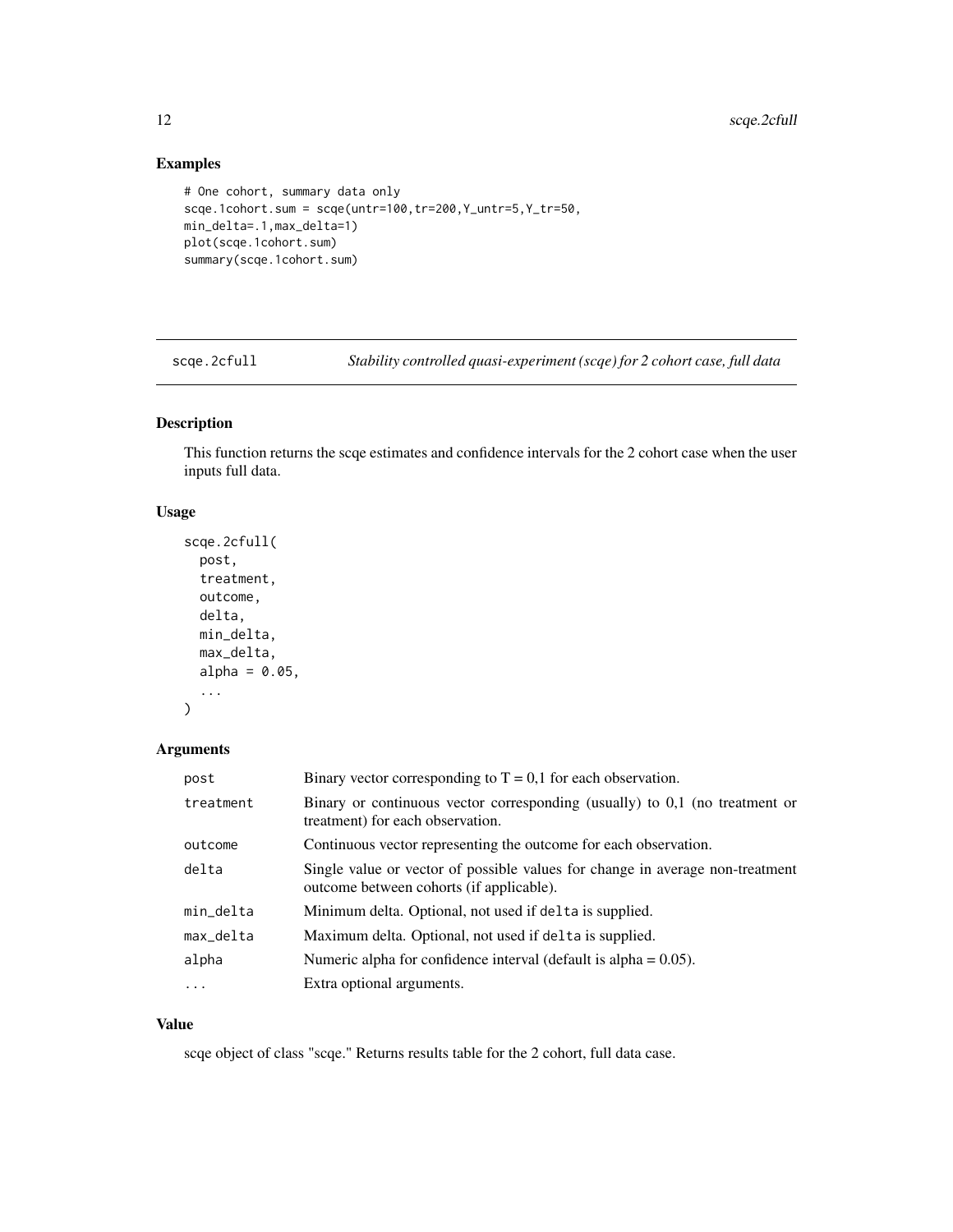## <span id="page-12-0"></span>scqe.2csumm 13

## Examples

```
set.seed(1234)
post = c(rep(0,100), rep(1,100))
tx = c(rep(\theta, 100), rbinom(n = 100, prob = 0.27, size = 1))
y = rbinom(n = 200, prob = 0.1 + 0.02 * post - 0.05 * tx, size = 1)
# Two cohorts, full data
scqe.2cohort.full = scqe(post = post, treatment = tx, outcome = y,
delta = seq(from = -0.1, to = 0.1, by = 0.05)plot(scqe.2cohort.full)
summary(scqe.2cohort.full)
```

| scae.2csumm | Stability controlled quasi-experiment (scqe) for 1 cohort case, sum- |
|-------------|----------------------------------------------------------------------|
|             | <i>mary statistics</i>                                               |

#### Description

This function returns the scqe estimates and confidence intervals for the 2 cohort case when the user inputs only summary statistics.

#### Usage

```
scqe.2csumm(
 untr_pre,
 untr_post,
 tr_post,
  tr_pre,
 Y_tr_post,
 Y_untr_post,
 Y_tr_pre,
 Y_untr_pre,
 min_delta,
 max_delta,
 delta,
  alpha = 0.05,
  ...
```

```
\mathcal{L}
```
## Arguments

| untr_pre  | Integer number of untreated patients in the first cohort if applicable (summary<br>statistics input) $(T=0)$ .  |
|-----------|-----------------------------------------------------------------------------------------------------------------|
| untr post | Integer number of untreated patients in the second cohort if applicable (summary<br>statistics input) $(T=1)$ . |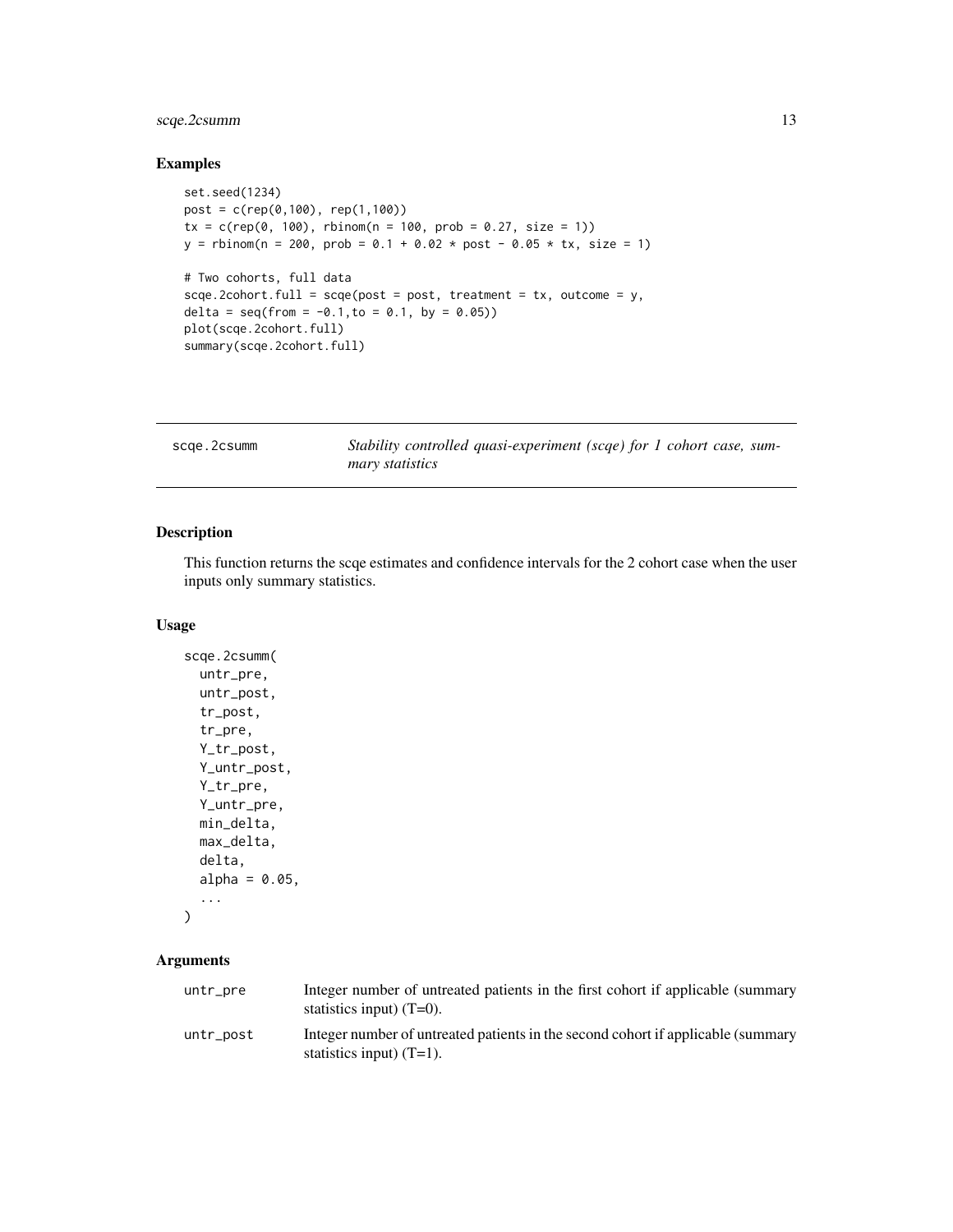<span id="page-13-0"></span>

| tr_post     | Integer number of treated patients in the second cohort if applicable (summary<br>statistics input) $(T=1)$ .                        |
|-------------|--------------------------------------------------------------------------------------------------------------------------------------|
| tr_pre      | Integer number of treated patients in the first cohort if applicable (summary<br>statistics input) $(T=0)$ .                         |
| Y_tr_post   | Outcome for patients who received treatment at time $T=1$ (summary statistics<br>input).                                             |
| Y_untr_post | Outcome for patients who did not receive treatment at time $T=1$ (summary statis-<br>tics input).                                    |
| Y_tr_pre    | Outcome for patients who did receive treatment at time $T=0$ (summary statistics<br>input).                                          |
| Y_untr_pre  | Outcome for patients who did not receive treatment at time $T=0$ (summary statis-<br>tics input).                                    |
| min_delta   | Minimum delta. Optional, not used if delta is supplied.                                                                              |
| max_delta   | Maximum delta. Optional, not used if delta is supplied.                                                                              |
| delta       | Numeric scalar or numeric vector of possible values for change in average non-<br>treatment outcome between cohorts (if applicable). |
| alpha       | Numeric alpha for confidence interval (default is alpha=.05).                                                                        |
| $\ddots$    | Extra optional arguments.                                                                                                            |

#### Value

scqe object of class "scqe." Returns results table for the 2 cohort, summary statistics case.

## Examples

```
# Two cohorts, summary data only
scqe_2cohort_sum <- scqe(untr_pre = 200,untr_post = 150,tr_post = 50,
                         tr\_pre=0, Y\_tr\_post = 20, Y\_untr\_post = 1,
                         Y_tr_pre=0, Y_untr_pre = 5,min_delta = 0.1,
                         max_delta = 1)
plot(scqe_2cohort_sum)
summary(scqe_2cohort_sum)
```

| scgemethod | Stability controlled quasi-experiment (scqe) |
|------------|----------------------------------------------|
|            |                                              |

## Description

Dispatches to correct scqe function

## Usage

scqemethod(...)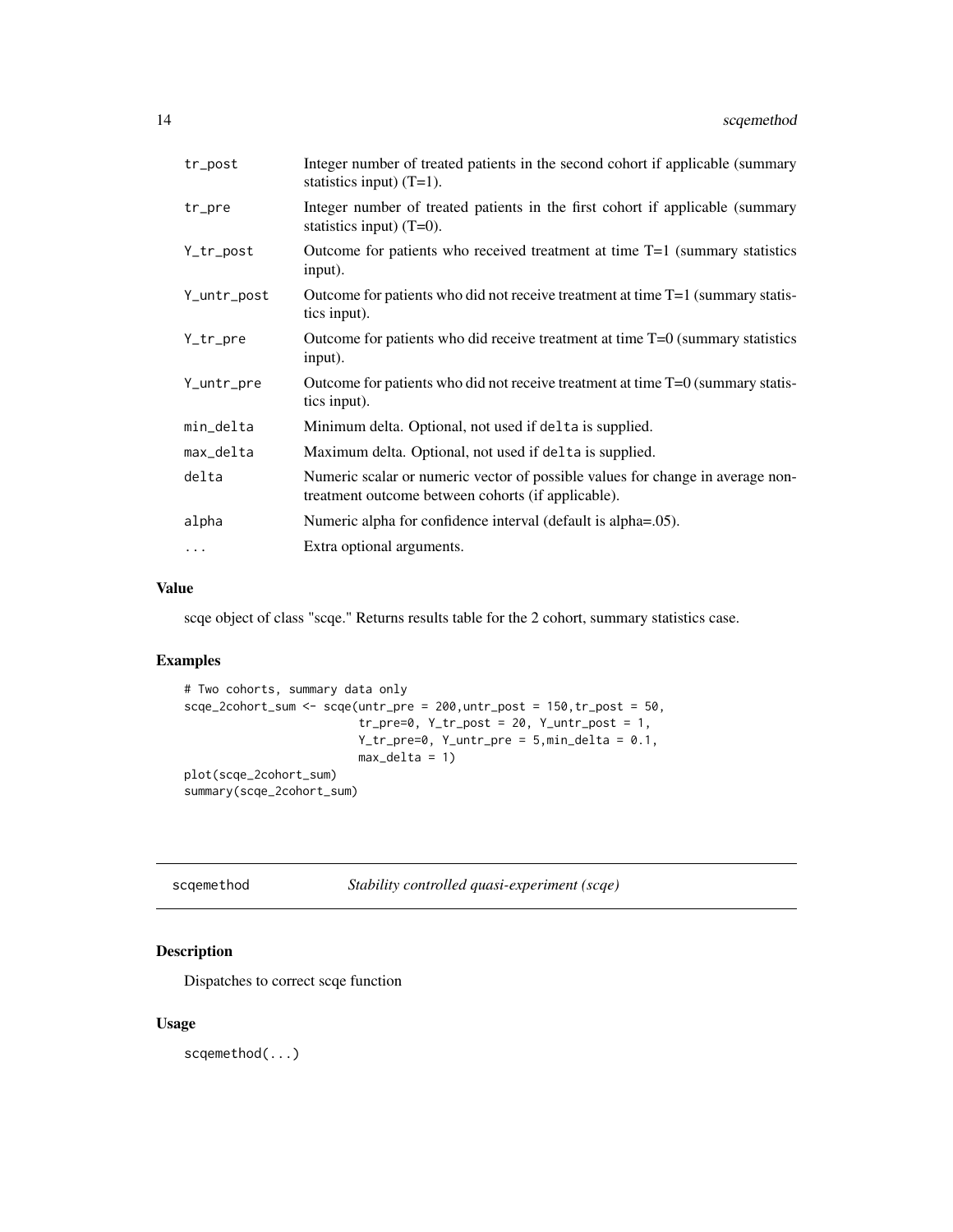## <span id="page-14-0"></span>summary.scqe 15

#### Arguments

... Arguments from scqe

#### Value

scqe object of class "scqe", results table

summary.scqe *Summary method for* scqe

#### Description

The summary method provides several statements that summarize important values of delta requires to make different conclusions about the treatment's effect on patient outcome.

The ptin method provides the result table that includes the given delta values and their conclusions about the treatment's effect on patient outcome.

#### Usage

```
## S3 method for class 'scqe'
summary(object, ...)
```
## S3 method for class 'scqe'  $print(x, \ldots)$ 

#### Arguments

| object | an object of class scqe  |
|--------|--------------------------|
| .      | Extra optional arguments |
| X      | an object of class scqe  |

#### Value

Text interpretations of your results from scqe method results table. Results table.

#### Examples

```
set.seed(1234)
post <- c(rep(0, 100), rep(1, 100))
tx < -c(rep(\theta, 100), rbinom(n = 100, prob = 0.27, size = 1))
y \le - rbinom(n = 200, prob = 0.1 + 0.02 * post - 0.05 * tx, size = 1)
# Two cohorts, full data
sce, 2\text{cohort}.full = \text{scqe}(\text{post} = \text{post}, \text{treatment} = \text{tx}, \text{outcome} = \text{y},delta=seq(from = -0.1, to = 0.1, by = 0.05))
summary(scqe.2cohort.full)
```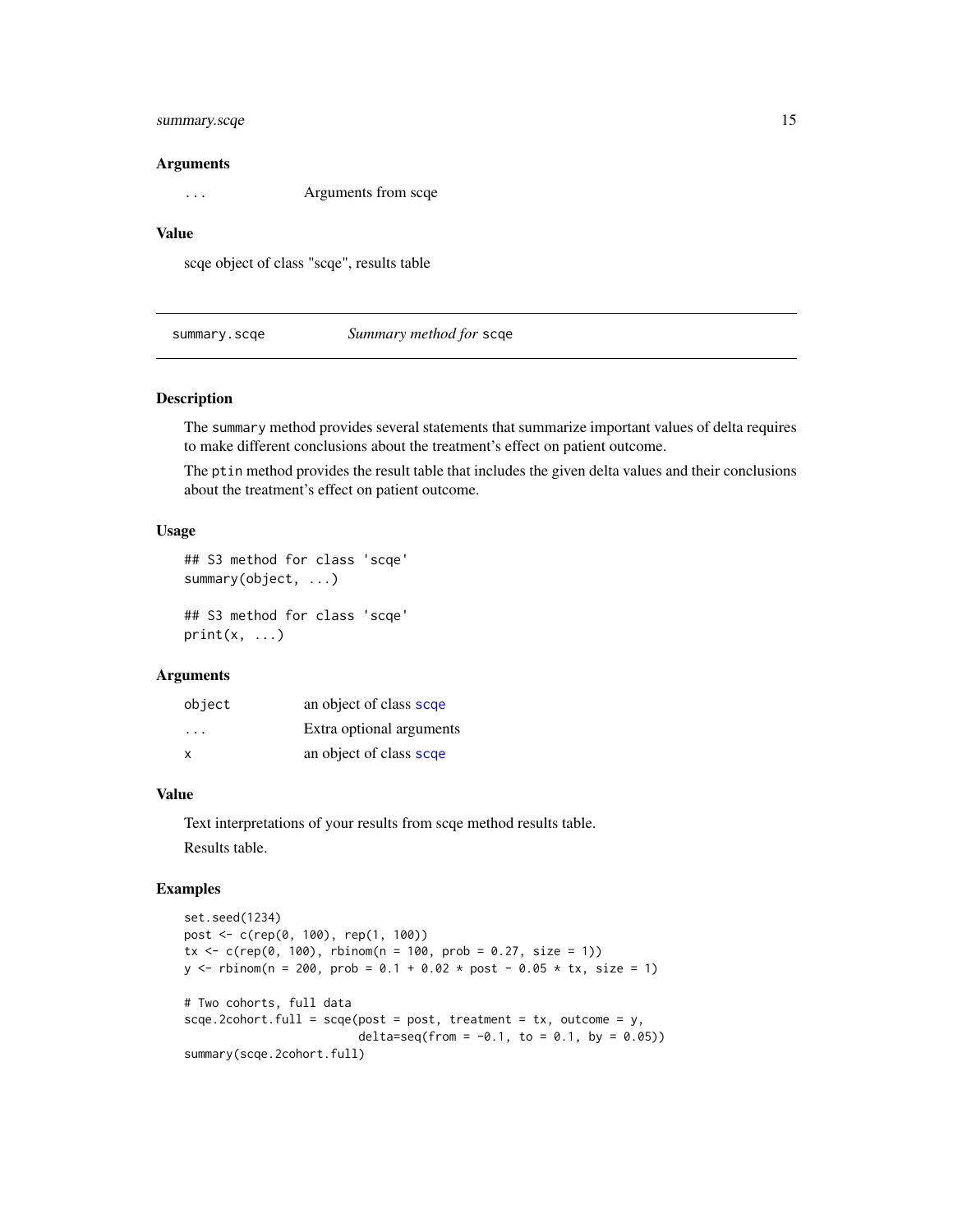```
set.seed(1234)
post = c(rep(0,100), rep(1,100))
tx = c(rep(\theta, 100), rhinom(n = 100, prob = 0.27, size = 1))y = rbinom(n= 200, prob = 0.1 + 0.02 * post - 0.05 * tx, size = 1)
# Two cohorts, full data
scqe.2cohort.full = scqe(post = post, treatment = tx, outcome = y,
                         delta = seq(from = -0.1, to = 0.1, by = 0.05)scqe.2cohort.full
print(scqe.2cohort.full)
```